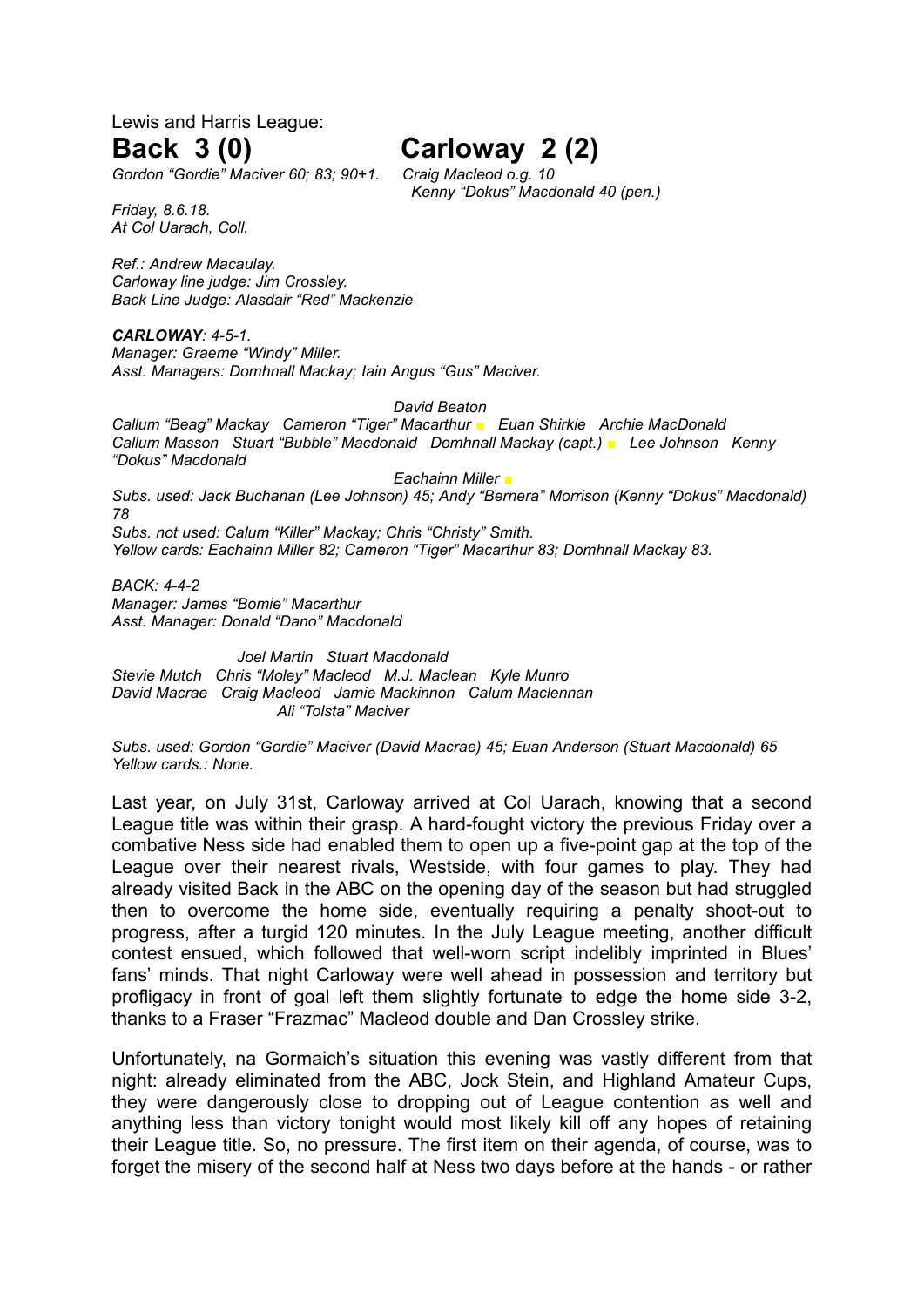feet - of a certain Mr. Russell-Smith and give thanks that a similar hate figure, Gordon "Gordie" Maciver, was only fit enough to be named among the Bacach substitutes.

The second item of concern was to re-arrange the line-up according to the resources at "Windy's" disposal: a hand injury continued to rule out Donald "D.I." Maclennan, while Neil Sinclair was still on a course in Birmingham. Joe Armstrong was attending a wedding, and Murdo "Squegg" Macleod was unavailable, but there was some good news. Euan Shirkie had signed from West Side and went straight into central defence beside Cameron "Tiger" Macarthur, with Archie MacDonald moving left. Lee Johnson, not seen since his hamstring injury at Garrabost in the second game of the season, was welcomed back in left midfield, beside fit-again, Kenny "Dokus" Macdonald. Former hit-man, Jack Buchanan, graced the bench, along with another blast-from-the-past, Chris "Christy" Smith.

The beautiful, summery weather continued midge-free, although as the sun went down, a chilly breeze came in from Broadbay. Carloway attempted to establish an early control, though in the 6th minute Back broke dangerously down their right wing and this allowed Munro, on the right touch-line, to whip across a square low ball, 22 metres from the bye-line, which reached Chris Macleod in the centre. The playmaker wasted no time but flashed in a nasty right-footer to Beaton's left which forced the goalkeeper to dive and push away for a corner.

Then, in 10 minutes, in Carloway's first serious push for goal, they went ahead, somewhat fortunately. Callum "Beag" Mackay won the ball on the right touch-line, on the centre line, and immediately broke forward. A neat one-two with Masson allowed him to make 20 metres from the bye-line before cracking across a low, inviting diagonal towards Miller. Craig Macleod, coming in towards the near post and mindful of the big striker behind him, attempted to hook the ball away with his left foot, didn't connect properly, and only succeeded in beating his own keeper inside his left-hand post (**0-1**).

It was a body-blow for the home side, but the pattern of play was not altered: Carloway edging possession and employing the patient build-up, while the Bacachs depended more on the fast break, usually down the wings. In 25 minutes, they gained a free-kick, on their right, 16 metres from the bye-line, but Macdonald's high square cross was eventually headed clear. Two minutes later the same player almost went one better, when Munro, from just inside his own half on the right, sent an inviting ball ahead of him inside Archie MacDonald. This allowed him to charge into the right of the Carloway box but Beaton anticipated well, rushing to meet him and stretching high to grab his attempted lob over him goal-wards. On the half-hour, the Blues finally threatened again when a high forward diagonal from Mackay, behind Munro, enabled "Dokus" to charge into the left of the Back box. "Tolsta" came out and they clashed for the ball, 12 metres from the bye-line, 6 metres wide of the goal. The ball broke square inwards towards Miller, directly in front of goal. He allowed the ball to run behind him, then whipped round to his left to wham a rightfoot hook goal-wards. However, Craig Macleod had arrived from nowhere on the goal-line and somehow managed to get his left thigh in the way, and the ball rebounded like lightning off to his left.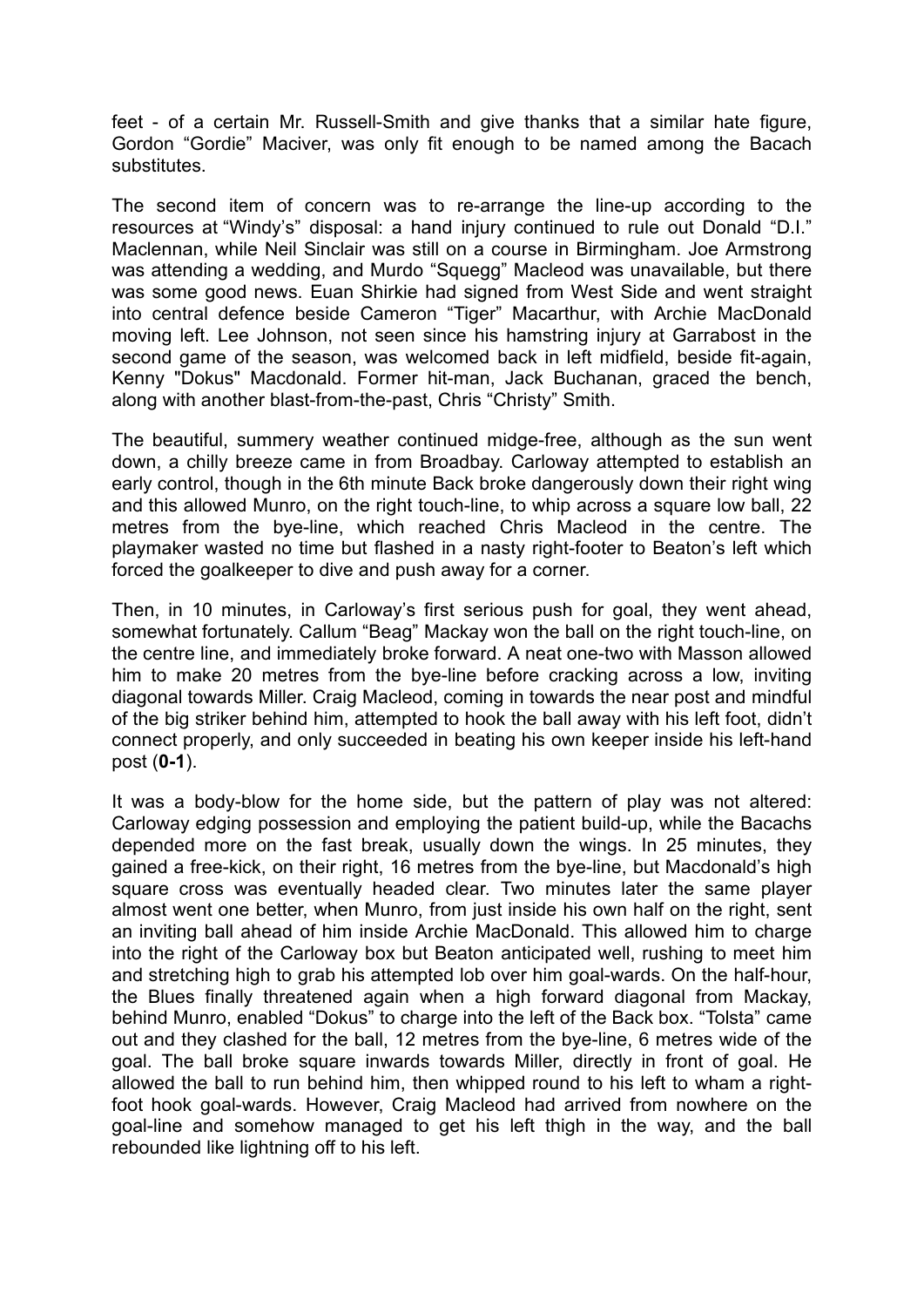Ten minutes later na Gormaich took another giant step to the three points when they won a free-kick, 22 metres from the bye-line, to the right of the box. Mackay chose to slip a diagonal ball low to his right for Masson to cruise into the box, but Jamie Mackinnon clocked the move, yet in his haste to block Masson's advance, clearly brought him down as he passed. "Tolsta" guessed correctly but "Dokus's" low penalty was too deep into his bottom left-hand corner for him to reach (**0-2**).

Three minutes later it nearly got worse for the Bacachs when a Carloway corner from the Blues' left was met by Mackay by the near post but his glancing header smacked the top of the near post and went past.

## **Half-time: Back 0 Carloway 2**

At this point Carloway probably merited their lead, though chances had been few for both sides. Their steady build-ups and hold on possession and territory had been enough to subdue Back's pace and directness, but this had only translated into a record number of corners, not chances. The fact that their goals had come from an own goal and a penalty said it all. From the whistle, the home side threatened down the right. Neat interplay between Munro and Macdonald enabled the former to make 10 metres from the line, in the corner, then fire across a low cut-back, but Beaton, on guard by the near post, contrived to dive outwards flat and snuff out the dangerous cross-ball.

In 56 minutes, the Blues had another chance to wrap the game up when Chris Macleod, 18 metres from the bye-line, and 12 metres in from the touch-line, was slack with his back-pass to "Tolsta". Buchanan, on at half-time for Johnson, nipped in sharpish to win the ball, but his quick flick to the advancing keeper's left, was blocked and cleared.

Then, on the hour, things became much more interesting. A Back move was headed outwards to the Carloway right, from where the ball was returned square inwards to "Gordie", also a half-time substitute, 22 metres from goal. The Blues' back-line stayed put, just inside their own box, giving Maciver, time to size up his options, twist left, then turn right, then send a right-foot daisy-cutter just inside Beaton's left-hand post (**1-2**).

Suddenly, the Broadbay side had momentum and powered forward against a hesitant Carloway midfield, which seemed to lose its coherence and direction, as it tried to re-impose its shape on play. However, it was the 76th minute before the home side came close again. A charge down the Back right saw Macleod play a neat ball, low behind Archie MacDonald, for Joel Martin to come into the right of the Carloway box. As Beaton came to meet him, he managed to lift the ball high over the goalkeeper, then could only watch as it bounced high once, then twice, then land on the top of the net.

However, what began to seem inevitable was only delayed till the 83rd minute, when a "Gordie" free-kick on the Back left, just outside the corner of the box, was driven low through the wall and crept past an unsighted Beaton's left arm (**2-2**).

Na Gormaich continued to struggle to regain their former composure and initiative, to seek an opening, though Back's pace on the break against their high back-line